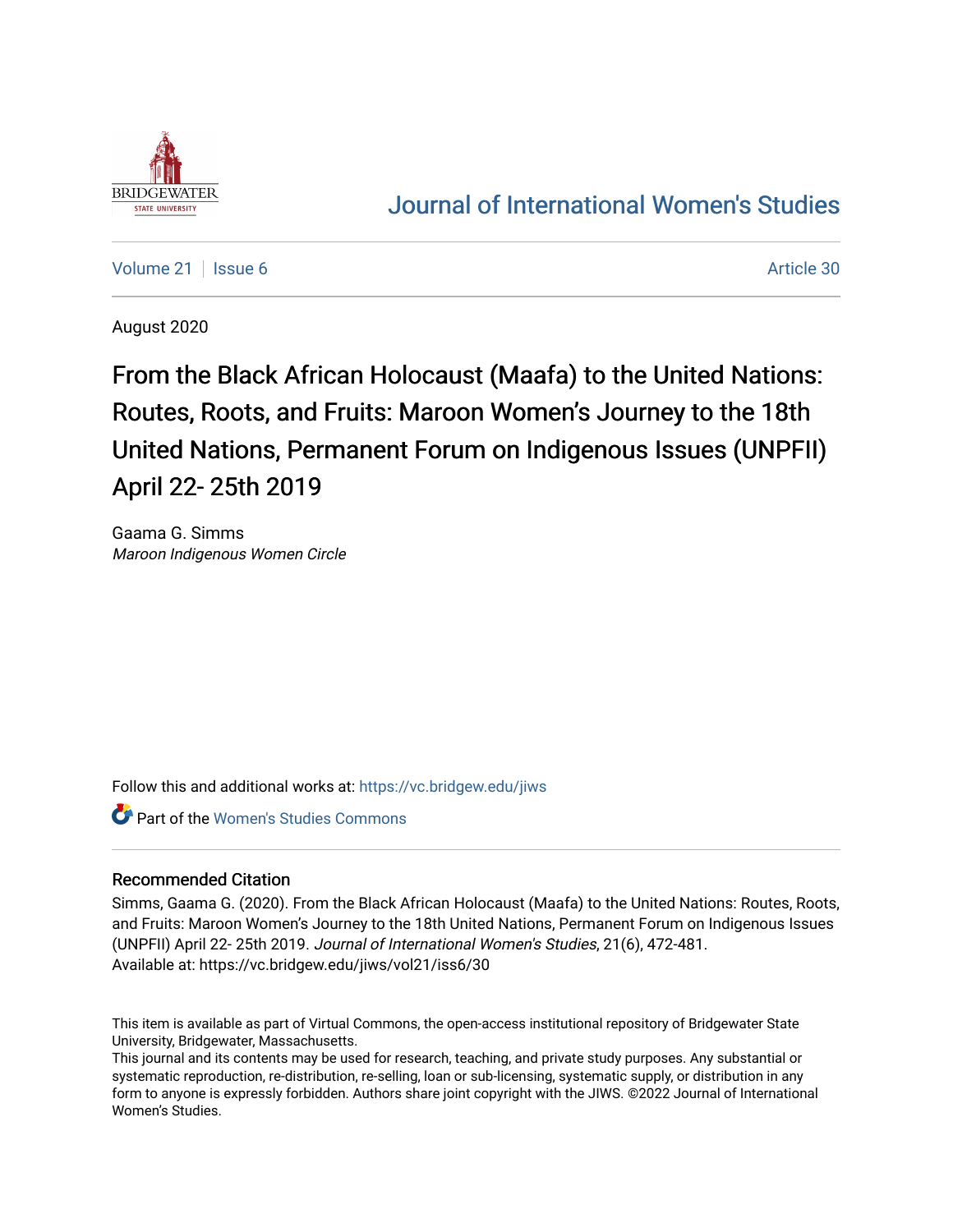#### Simms: Maroon Women's Journey to the 18th United Nations

This journal and its contents may be used for research, teaching and private study purposes. Any substantial or systematic reproduction, re-distribution, re-selling, loan or sub-licensing, systematic supply or distribution in any form to anyone is expressly forbidden. ©2020 Journal of International Women's Studies.

# **From the Black African Holocaust (Maafa) to the United Nations: Routes, Roots, and Fruits: Maroon Women's Journey to the 18th United Nations, Permanent Forum on Indigenous Issues (UNPFII) April 22- 25th 2019**

By Gaama Gloria "Mama G" Simms"<sup>1</sup>



Gaama Gloria "Mama G" Simms, Paramount Queen of the Maroons, Jamaica

Journal of International Women's Studies Vol. 21, No. 6 August 2020

<sup>1</sup> Gaama Gloria "MaMa G" Simms, Paramount Queen of the Maroons, Jamaica, is Founder & Director of Maroon Indigenous Women Circle Maroon Indigenous Woman Circle Charles Town, Buff Bay P.O. Portland Jamaica Email: [miwc18@gmail.com.](mailto:miwc18@gmail.com) Tel: 1 876 895 7832.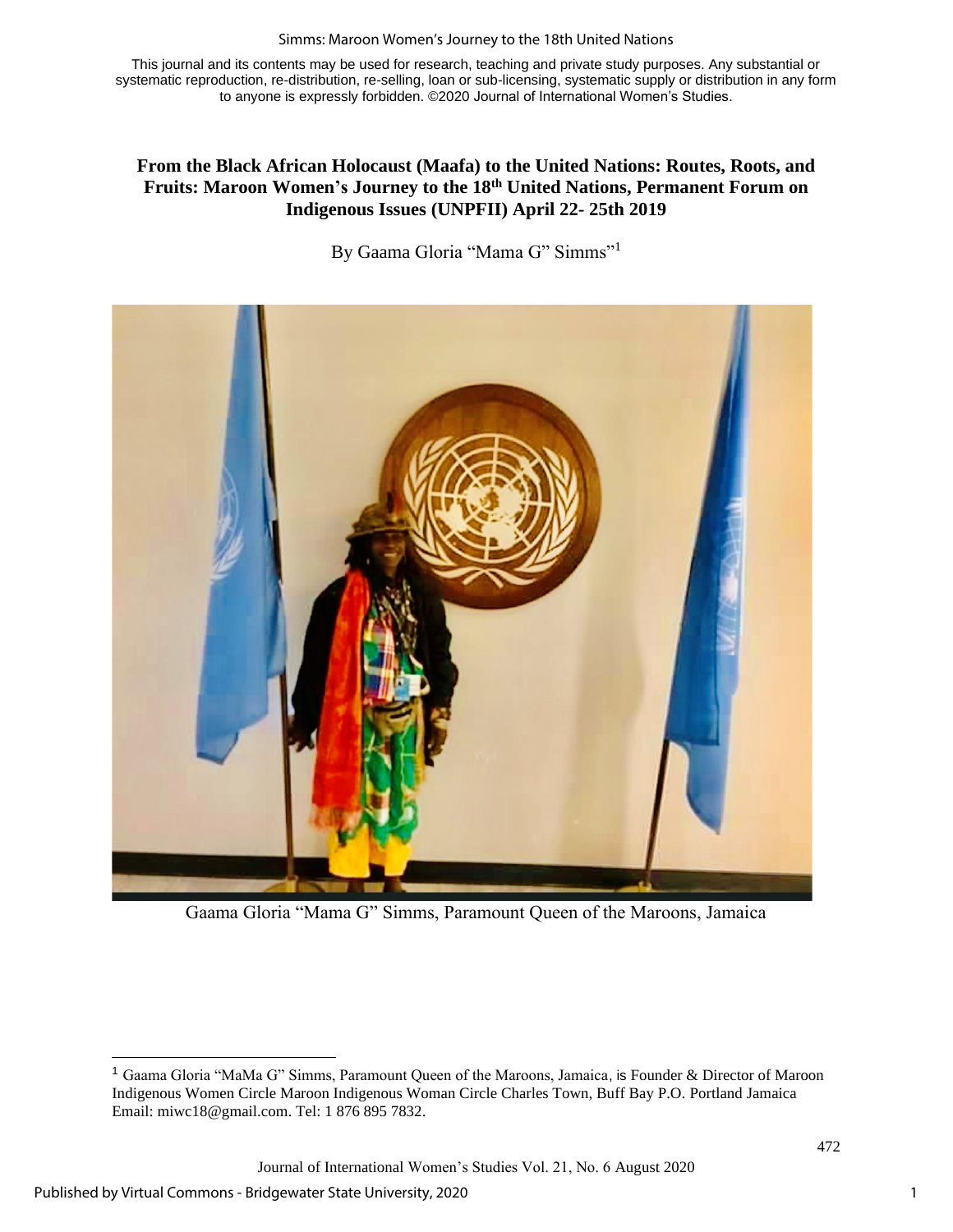## **Abstract**

On April 22-25<sup>th</sup>, 2019 Maroon Women Chambers of Cooperation representatives from three respective nation-states namely, Suriname, Jamaica and Trinidad & Tobago attended the 18th Session of the U.N. Permanent Forum on Indigenous Issues (UNPFII) at the United Nations Headquarters in New York. The theme for the forum was "Traditional Knowledge: Generational Transmission and Protection." This essay explores the goals of that journey, its connection to other Maroon efforts to build Maroon unity in the Western Hemisphere and to establish ourselves as a Peoples, Indigenous and Tribal in the U.N. nomenclature to harness our international human rights.

*Keywords:* Maroons, United Nations Permanent Forum on Indigenous Issues, United Nation, Indigenous, Indigenous Peoples, African diaspora, Trans-Atlantic Slave trade, Marronage, Sovereignty, Self-Determination, Maroon Women Chamber of Cooperation

# **Introduction**

On April 22-25<sup>th</sup>, 2019 Maroon Women Chambers of Cooperation representatives from three respective nation-states namely, Suriname, Jamaica and Trinidad & Tobago attended the 18th Session of the U.N. Permanent Forum on Indigenous Issues (UNPFII) at the United Nations Headquarters in New York. The theme for the forum was "Traditional Knowledge: Generational Transmission and Protection."

The Maroon Women Chambers of Cooperation (MWCoC) was founded on the14th January 2014 in Suriname by Her Excellency Honorable Fidelia Graand-Galon (then Ambassador of Suriname to Trinidad & Tobago) and a member of the Okanis/Ndjuka Tribe and Gaamaa Gloria "MaMa G" Simms, Paramount Queen of Maroons in Jamaica. The objectives of the MWCoC are to recognize the pressing needs to connect and unite Maroons of the Western Hemisphere, being knowledgeable of the overwhelming freedom and achievement of Maroons in the fight against the reprehensible Trans-Atlantic slave trade, known, since 1988 as the Maafa, "a Kiswahili term for disaster, calamity or terrible occurrence" to describe the history of atrocities inflicted on African peoples and an invitation to people of African descent "to honor our ancestors who have suffered through the middle passage AND the lives that continue to be compromised due to racism and oppression" (www.maafasfbayarea.com). The primary aim of the MWCoC is to connect Maroons of the Western Hemisphere, to help overcome the horrors of enslavement and its long-term consequences, to network with other African retentions groups who consider themselves as non-Maroons in rebuilding sustainable development.

The MWCoC deems it to be absolutely necessary to share our Maroon peoples' history beginning with our roots as Indigenous nations and peoples of Africa, and in so doing to establish our violable sovereignty and right to self-determination and freedom ensuring that generations here and those to come will live the lives our foreparents fought and died to secure for us.

The ultimate reason for attending the UNPFII, was to seek redress at the international level, by establishing ourselves through the U.N. as Indigenous Africans in the Western Hemisphere. The MWCoC recognizes that Maroon peoples have only recently begun to assert their human rights at the domestic level and have not sought redress from the international level. There have been important steps in this process. As summarized by Andy Reid, the International Human Rights lawyer who attended the 18<sup>th</sup> Session of the UNPFII with us:

2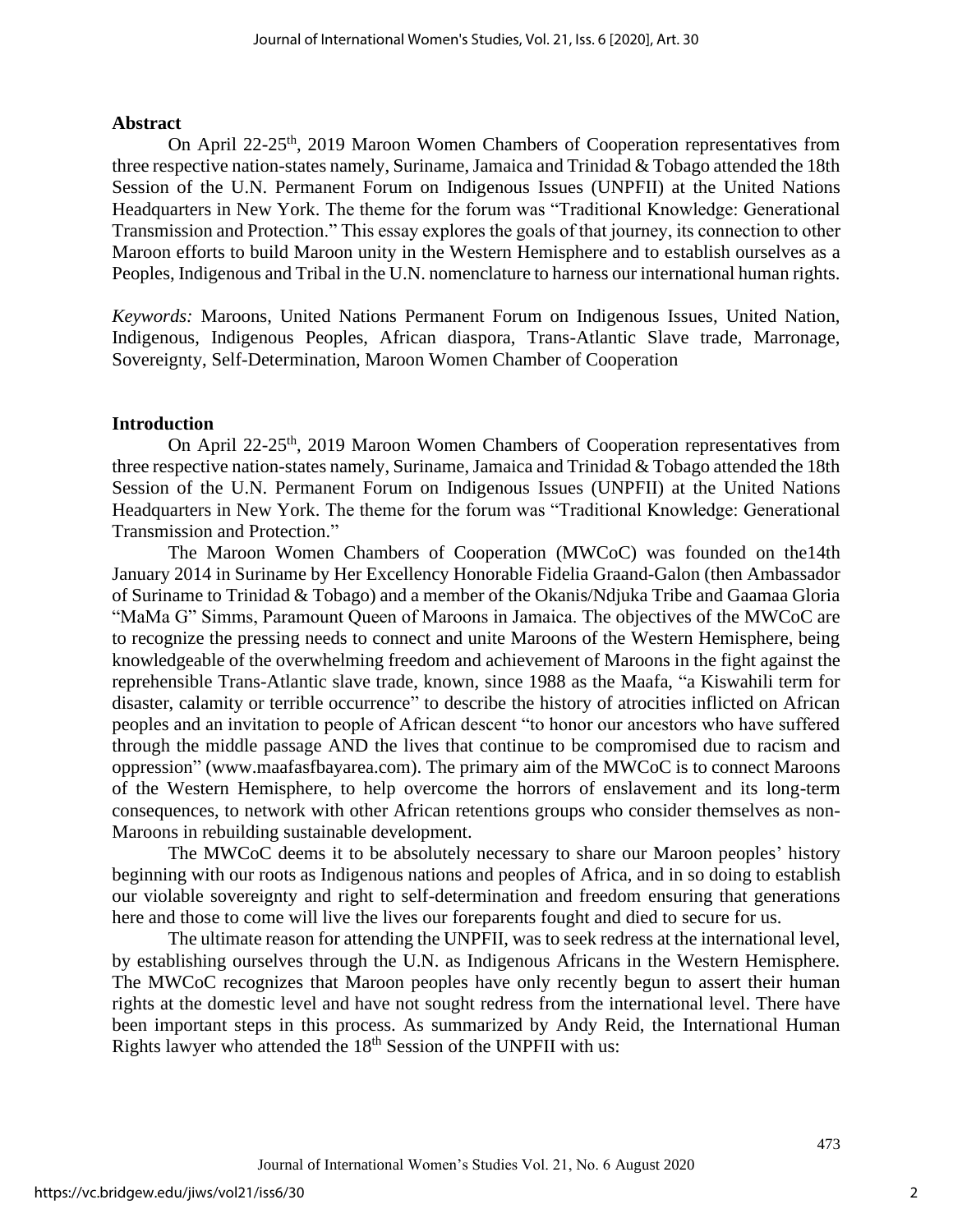In 2007, the Inter-American Court of Human Rights rendered its ground-breaking decision, Saramaka People v. Suriname, finding upon examination that the Saramaka people, a Maroon community in Suriname, were by reason of a distinct social, cultural, and economic character a "tribal peoples" possessed of a juridically recognized personality and of a collective human right to the communal title, use and enjoyment, and protection of their traditionally owned territory, lands, and natural resources. On the distinct history and cultural and spiritual character of Maroon communities, the Court cited to an earlier decision from 2005, Moiwana Community v. Suriname, regarding the recognition of the cultural and spiritual rights of N'djuka Maroons in response to a massacre of the village of Moiwana. Both decisions cited to the spiritual relationship and the ancestral ties of the Maroon peoples to the lands they occupied. Some Maroon peoples, including the N'djuka, had even entered into treaties with colonial European powers securing their territories and autonomy (Reid, 2020, unpublished paper *Maroons at the U.N.: Securing Indigenous Peoples Rights)*

Securing our rights to ancestral lands and resources, treaty rights, rights to cultural integrity and rights to participate in decisions affecting Maroon affairs are our central goals. Therefore, as representative of the collectives, nationally and in the Diaspora, our objectives as attendants were to define who we are as Maroons; to seek support to establish procedures in international and domestic law that will recognize Maroon territories, providing for the demarcation of our communal lands; and to claim our rights as a sovereign peoples and nations who have survived marronage and who now live by the principles of marronage, but most of all we seek retention and enforcement of our sovereign power and authority. This is the fundamental groundation of our survival and evolution, which is the way forward for any thriving nation.

### **The Cultivation of the Culture of Maroonage**

In the 15th century when Portuguese started exploring the coast of West Africa, this dramatically transformed African societies, bringing about a negative impact on Africa and Africans that have lasted until today, leading to long-term improverishment. This involved transportation by slave traders of African peoples, into enslavement. Portugal and Great Britain transported the most; they were the most successful slave trading countries. They targeted areas in Africa such as Senegal, Gambia, Guinea Bissau, Mali, West Central Africa, Angola, Congo, Nigeria and Ghana.

# *Who are the Maroons?*

The word "Maroon" comes from the Spanish word "cimarrones" which means "mountaineers". It is a name popularly used to referred to descendants of Africans in the Americas and the Caribbean who fled plantation life during the Transatlantic Slave Trade period, to remote, inaccessible mountainous, rivers and swamps to form free independent close-knit communities that practice small-scale farming, hunting and fishing. They were known to return to plantations to free family members and friends. The word "Maroon" can also be used to refer to someone stranded in an isolated place; the word can be either a "noun" or "verb" depending on how it is used. Today, we Maroons are growing into a Nation of united peoples, because of their common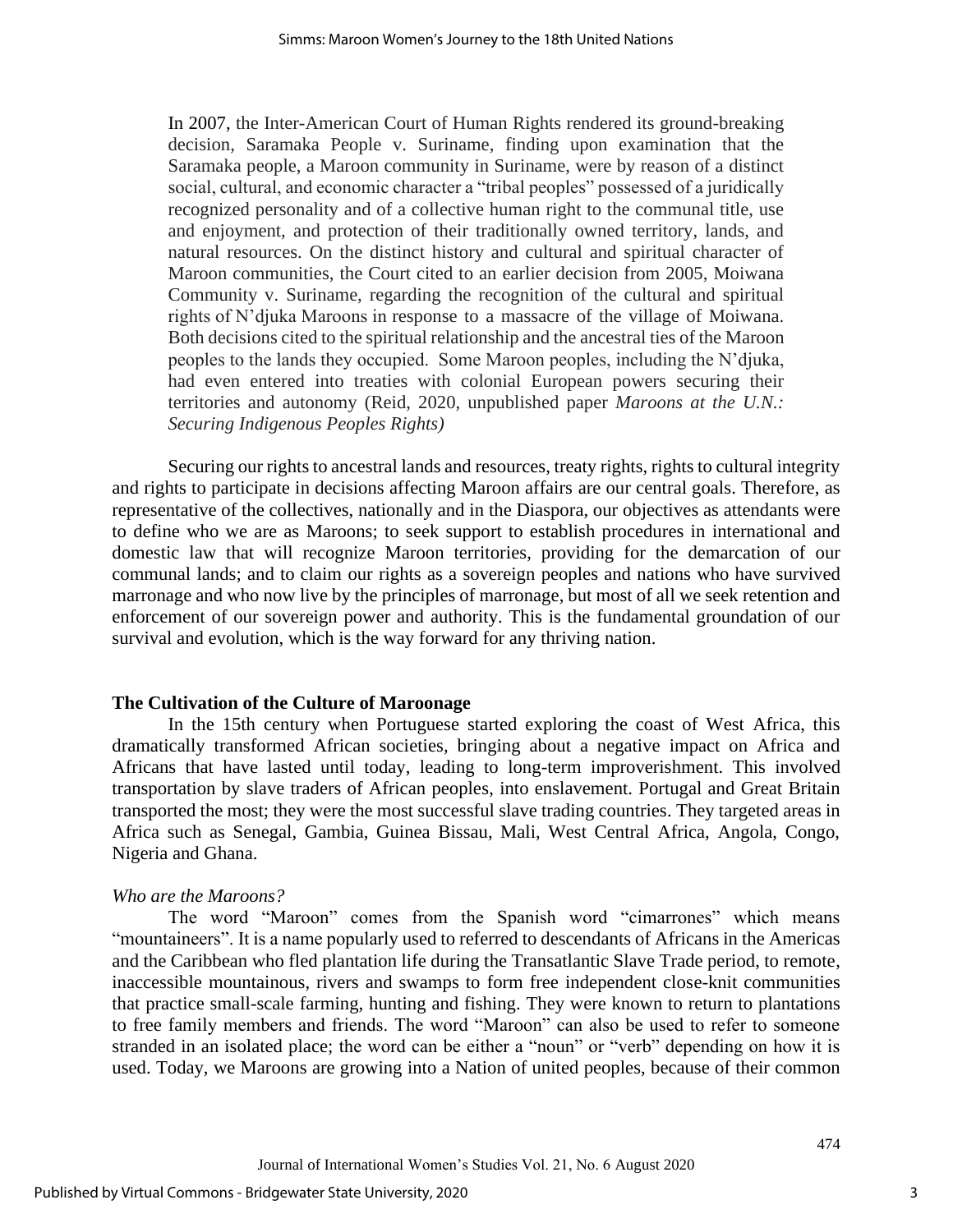situations. There are Maroon settlements in America and in almost every Caribbean island, wherever there was slavery.

Maroon celebrations, festivals, and other traditional economic activities are an *integral* part of our cultures and any interferences with those activities can/is detrimental to our cultural integrity and survival. Therefore, the land, resource base and the surrounding environment must be protected if subsistence activities are to be safeguarded. In order for the Maroons to enjoy our particular culture, consideration should be placed on the fact that the culture has numerous forms of manifestation. This includes particular lifeways associated with our relationships with other people, with nature, with our spirituality, bearing in mind the relationship that Indigenous people such as Maroons have with the land or environment.

# **Maroons in International and Domestic Law**

Under international law Maroons can be described as "minorities," "tribal" or "Indigenous" peoples. In terms of our collective rights the labels "tribal" and "Indigenous" are most relevant, and can vary across Maroon groups, depending on the degree of tribal social and political structures that exist within our communities. We are currently engaged in a groundbreaking effort to define ourselves as Indigenous peoples in international human rights law. As our international human rights lawyer, Andy Reid has stated regarding the Suriname Maroons, in an argument that we are extending to the Maroons of the Western Hemisphere:

"The source of the "distinct" social, cultural, and economic character of Maroon peoples recognized in the Saramaka and Moiwana decisions are their roots in the indigenous nations and peoples of Africa. The Maroon peoples of the Americas have retained and evolved their African indigeneity into the "tribal peoples" they are today. They are indigenous survivors of the African Diaspora. Indigenous peoples share a common history of a distinct peoples subjected to imperial victimization and, under international law, self-define. Many share histories with the Maroons not only of distinct cultures but also of enslavement and diaspora from their original homelands. Embracing their indigeneity, Maroon communities of the Western Hemisphere have advanced a platform for Maroon unity to harness United Nations human rights instruments as a Peoples for the full realization of their human rights. This would expand the definition of "Indigenous peoples" to include diaspora communities that have preserved their specific African indigeneity or have grown into unique "tribal" communities through an indigenous "ethnogenesis" of a mixed African indigeneity (Reid, 2020, unpublished paper *Maroons at the U.N.: Securing Indigenous Peoples Rights)*

We seek to enjoy the rights of an Indigenous people under international human rights law, including our rights to enjoy our own culture, to profess and practice our own religion and to use our own languages and rights to engage in economic and social activities to ensure our survival as a peoples.

4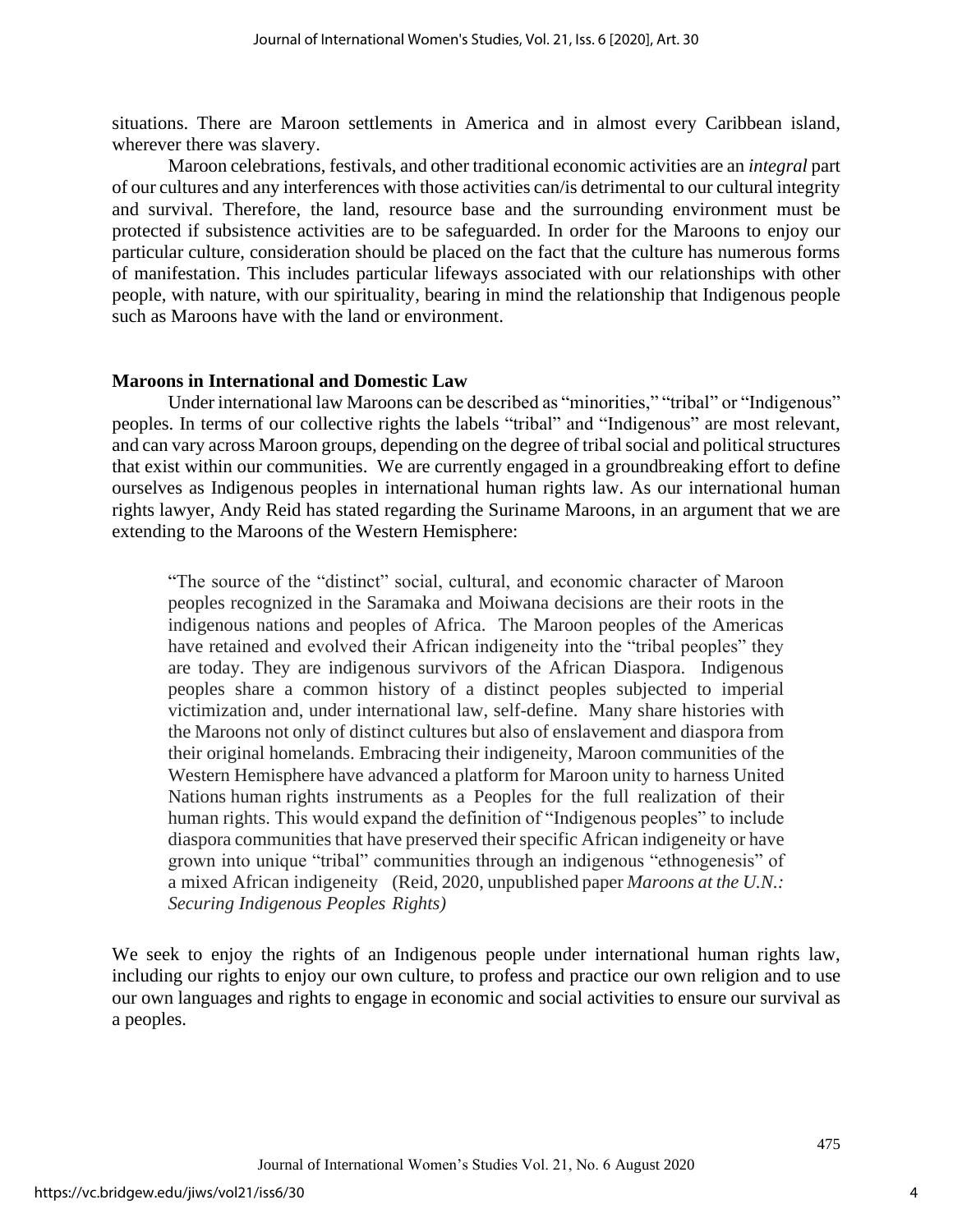#### **Present Day Situation of Maroons: Ancestral Lands and Resources**

We seek protection through a number of international human rights instruments, which have established, especially under the [Declaration of the Rights of](https://www.un.org/development/desa/indigenouspeoples/declaration-on-the-rights-of-indigenous-peoples.html) Indigenous Peoples, that Indigenous peoples have been historically discriminated against and disadvantaged as peoples. Therefore, special measures, protections and affirmative actions are required if we are to enjoy equal protection of the law and full enjoyment of our human rights.

These special measures include: Protection for Indigenous languages, cultures, economics, ecosystems, and natural resource bases, religious practices, ancestral and communal lands, and the establishment of an institutional order that facilitates Indigenous participation in self-governance through our freely chosen representatives. The basis for asserting and protecting our Maroon rights are firmly entrenched in international human rights law. But much works is required to ensure that states implement and respect those rights at the domestic level. While Columbia, Ecuador, and Brazil have made significant progress on paper, Suriname, French Giuana and Jamaica, as well as other countries still have much work to do. Columbia, Ecuador, and Brazil demonstrate that legal guarantees are not enough to ensure cultural integrity and survival. Guarantees must be backed up with effective and proactive enforcement measures. In this respect it is crucially important that Maroons themselves assert and defend our rights and interests.

#### **Environmental Justice and Maroons**

Environmental Justice refers to fair and meaningful involvement of all people regardless of race, color, national origin, or income with respect to the development implementation and enforcement of environmental laws regulations and policies. It includes equitable distribution of environmental risks and benefits, fair and meaningful participation in environmental decisionmaking, and recognition of community ways of life, local knowledge, and cultural differences, the capability of communities and individuals to flourish in society.

Like any other Indigenous peoples, Maroons are frequently the victims of environmental injustice. Women tend to be even more affected than men, since rural women typically interact more closely with their environments at home in areas such as food production, processing and childcare in relation to their subsistence needs and overall well-being. In urban areas too, women are on the front lines of battling environmental racism from toxic waste and other forms of pollution. They are the main leaders in environmental justice activist movements globally, and this is also true for Indigenous women.

Recently we have seen much activity here in Jamaica about mining in the Cockpit Country. This is an area situated in three parishes, namely Trelawny, St, James and St. Elizabeth. The land is marked by steep-sided hollows as much as (390 ft.) deep, which are separated by conical hills and ridge. Maroons who had escaped from plantations used the difficult territory for its natural defenses; it easily became their refuge, and today this terrain is sacred to Maroons. It is also threatened by mining interests.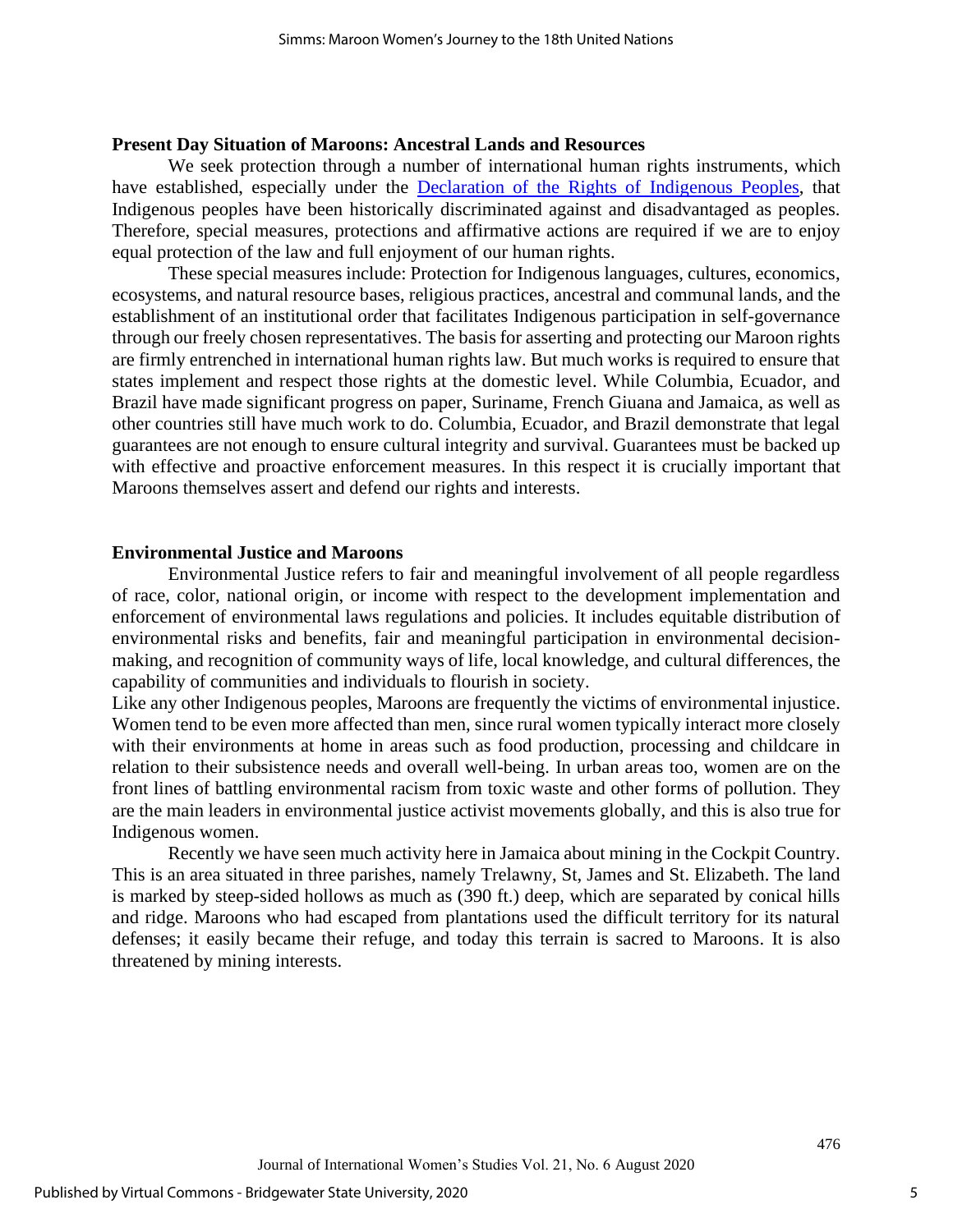

# **Cockpit Country: A Rallying Point for Indigenous Protection**

*Map of Jamaica, highlighting Cockpit Country [www.cockpitcountry.com;](http://www.cockpitcountry.com/) photo source: Z-News*

In the late 18th century the Cockpit Country was a place of refuge for Jamaican Maroons fleeing enslavement on the plantations. During this period, they waged the First Maroon War. In this region there are two Maroon villages namely "Kojo's Town" (named so by the Maroons) or "Trelawney Town" (named after Governor Trelawney) and Accompong Town. Together they formed the "Leeward Maroons." Kojo's Town was located in the mountains, in the southern extremities of St. James parish, close to the border of Westmoreland, St. Elizabeth and Trelawny parishes. Accompong is situated just to the south of Kojo's Town on the border between Westmoreland and St. Elizabeth.

Cockpit Country is Jamaica largest remaining contiguous rainforest, the last remaining wilderness. Home to over 1500 endemic species of plants and animals, that are found nowhere else in Jamaica. Many of these species have not been analyzed scientifically; consequently, the potential values of their active ingredients towards the treatment of various ailments is currently unknown. Indeed, for centuries Maroons populations in the community of Accompong and Maroon Town used these herbs for natural remedies. This lush area provides 40% of Jamaica's groundwater and is the watershed that serves Western Jamaica, through the Great River, Black River, Martha Brae River, Roaring River and Ys River. There are waterfalls, caves, lush landscape and the cultural traditions of over 73,000 residents in 66 Buffer zone communities in and around this area.

For these reasons, Maroons have been advocating for the protection of the Cockpit Country area, as the Special Mining Lease area 173 is too close to the designated protected area. Considering how critical and important this area is for the sustenance of Cockpit Country and Jamaican Maroon culture, we know that this entire area should not be mined. Bearing in mind all of this knowledge about Maroon peoples, are goals and this particularly urgent need to protect Cockpit Country, after various meetings amongst ourselves, we decided that this Global Gathering of Indigenous peoples annually at the United Nations would be a very important gathering to attend in this era of threats, increased by global climate crisis. It is a way forward, as we prepare to exhaust all meaningful measures needed in order to move on maintaining the peace treaties that were signed by our foreparents, to help secure a better understanding especially with the present day government within our territories.

# **United Nation Headquarters: Maroons in Attendance at the Seat of International Justice**

The U.N. is situated in the Turtle Bay neighborhood of Manhattan on 18 acres overlooking the East River, on the borders of First Avenue on the west, East 42nd Street to the south, East 48th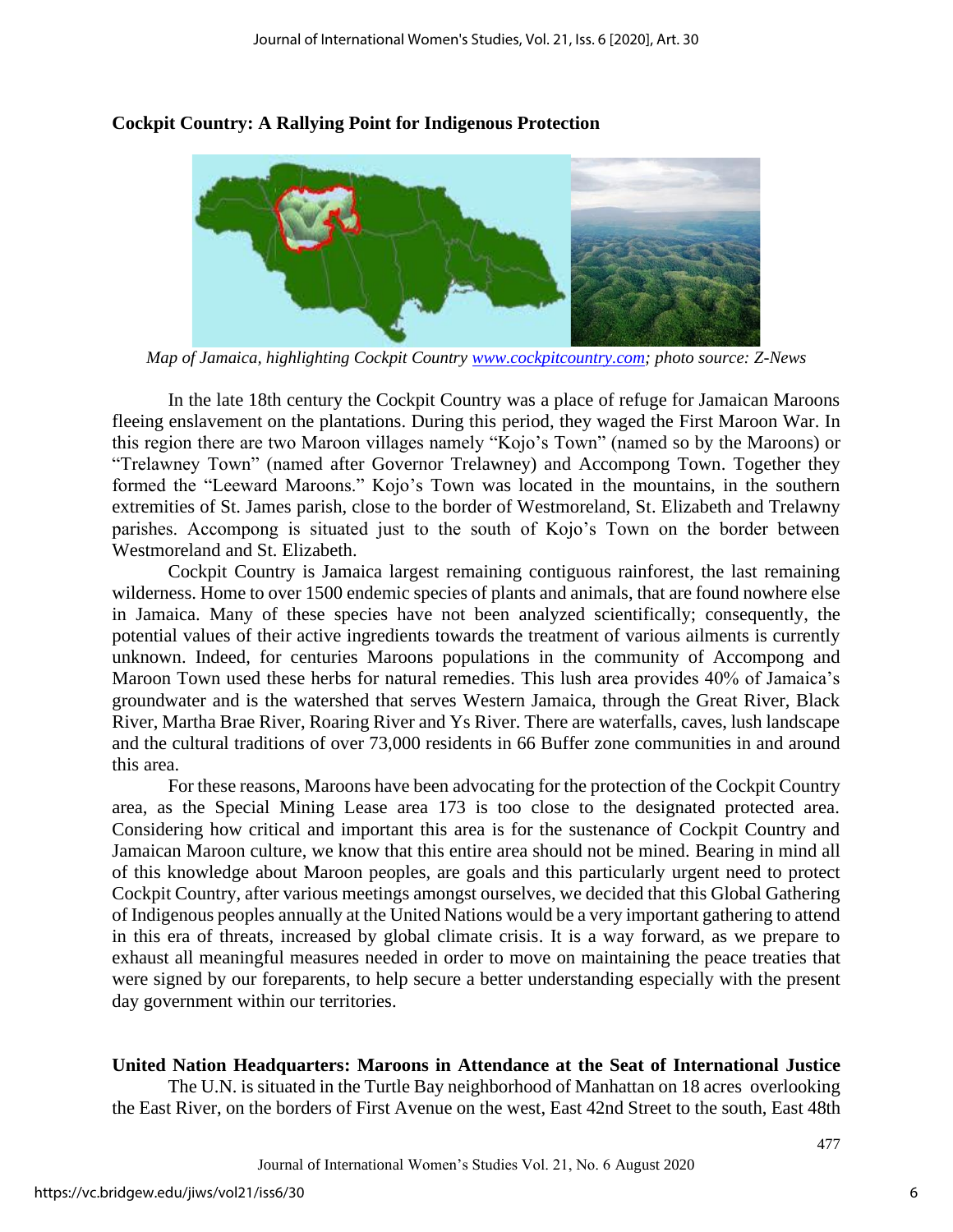Street, on the north, and the East River to the east. Central in the International Territory of New York City, is the official headquarters of United Nations.

Bringing to life the commitment of the United Nations, to maintained international peace and security, develop friendly relationship among nations, promote social progress, better understanding and human rights, is the security check point that every person entering the premises has to experience. after going through this, you now are allowed to enter the corridors leading into the building. In the corridors there are a number of significant historical monuments. Largest of them is a marble-designed monument, a very outstanding appealing and attractive sight that draws attention from people of all nations and cultures, school children and educators, and almost all who enter the United Nations grounds. Interestingly the name of this monument is "Ark of Return"

#### *The Act of Acknowledgement and reconciliation: "Ark of Return"*

The Ark of Return is a permanent memorial monument to honor the victims of slavery and the Transatlantic Slave Trade. In December 2007, the United Nations General Assembly designated the 25th March as the International Day of Remembrance of the Victims of Slavery and the Transatlantic Slave Trade and welcomed the Caribbean Community (CARICOM) and the African Union's (AU) proposal to erect a Permanent Memorial at the United Nations to greet its staff and visitors.

This memorial acknowledges one of the most horrific tragedies of modern history and serves as a reminder of the legacy of slavery and the Transatlantic slave trade—the Maafa—a tragedy going back to a period of roughly  $400$  years, from the  $15<sup>th</sup>$ -19th centuries. When more than 12.8 million African men, women, and children were captured and sold into slavery, they were brought onto slave ships under extremely harsh conditions, first to the Caribbean and then to the colonies in North, South and Central America. Many died during their transportation across the Atlantic Ocean from the conditions and from jumping ship to avoid a horror unknown.

Designed by Rodney Leon an American architect of Haitian descent The Permanent Memorial titled: Ark of Returned was unveiled the 25th March 2015. It stands as a constant reminder of the courage of African abolitionists and the unsung heroes who helped end the oppression of slavery. It will continue also to promotes greater recognition of the contributions that acknowledgement of the millions of African people who were transported on slave ships to different parts of the world. The white color recalls African spirituality, in time of death, sorrow and reflection, white attire considered to be an appropriate symbol of mourning. The title "Ark of Return" is a deliberate contrast to the "Door of no Return," through which the enslaved Africans were transported to the Americas and the Caribbean. The Door of Return is located in the House of Slaves, a museum and memorial on Goree Island, Senegal. It is believed to have been the location of the largest slave trading post on the African coast. In 1978 this island was added to the UNESCO World Heritage List and serves as a reminder of human exploitation and a sanctuary for reconciliation. The Ark of Return invites people to contemplate the legacy and consequences of the Maafa and to fight against racism and prejudices today towards Africans and their descendants, as well as the contributions they have made to the world at large. The triangle patterns on the monument are reminiscent of the triangular route of the slave trade that existed between the continents. The exterior forms reflect the image of a vessel or ship.

#### *Mission Statement of the Ark of Return*

It cannot be stated too often: Over four centuries more than 12.8 million people were forcefully removed from Africa to the Americas, Europe and the Caribbean. For those who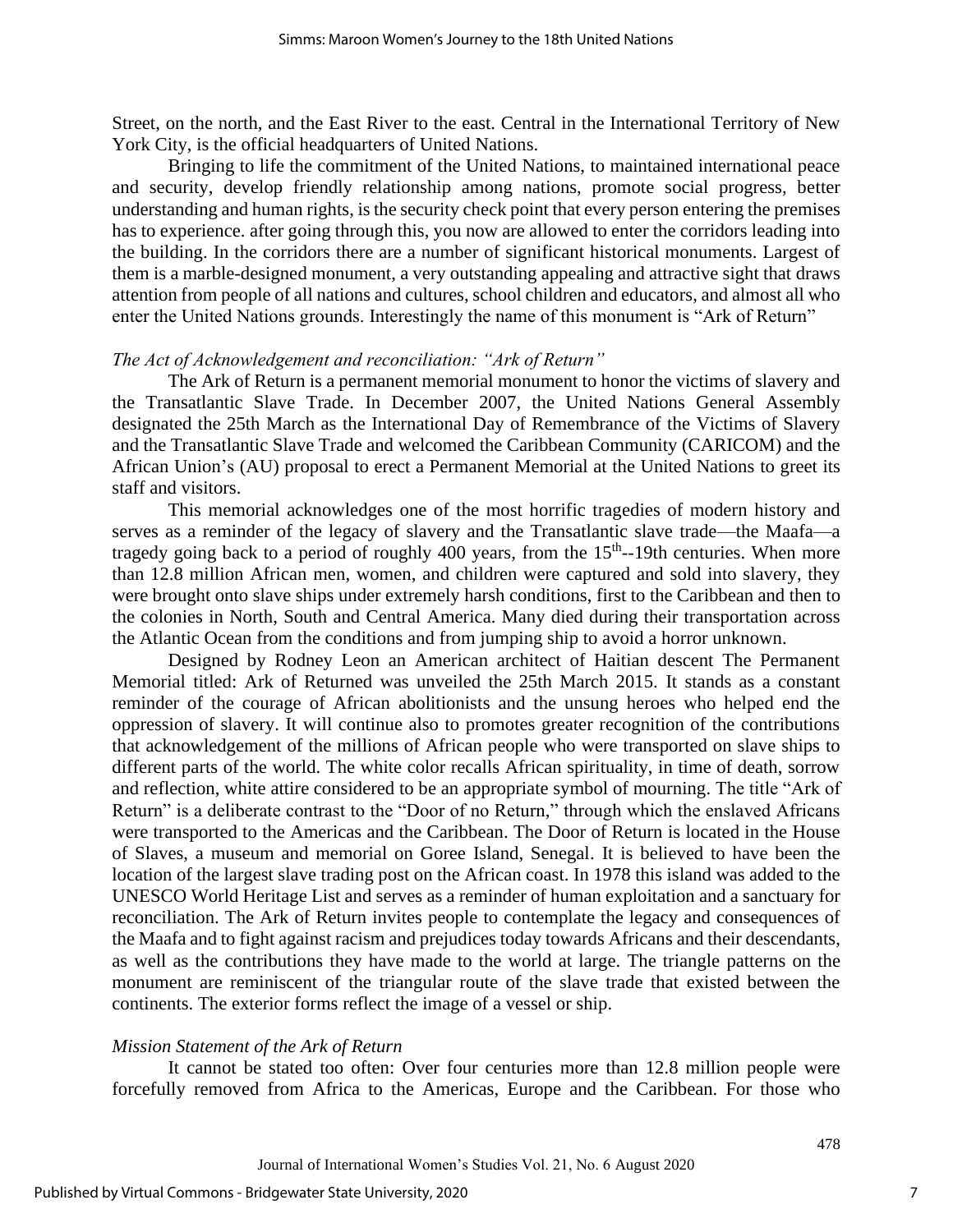survived the horrific middle passage, thousands of them would later perish as a result of the inhumane treatment meted out to them and from the appalling conditions in which they had to exist on the plantations.

The Permanent Memorial will serve as a reminder of the legacy of the Transatlantic Slave Trade, the Maafa.

*A Significant symbolic meaning of the "Ark of Return" to the "Door of Return" in the "Year of Return "in the "International Decade of African Descent", Diaspora Maroons participating in a Global Gathering of Indigenous People at United Nations Headquarters in New York U.S.A*

In the year 2019, it was significantly important for us attend the 18th sessions global gathering of Indigenous Peoples and make this symbolically historical journey that sent chills to our bodies, when we summarize the patterns of landmark events that are coming together.

First of symbolic significance was the fact that although the monument was always bustling with people of all nations, especially children, our small group of African Descent was the only group that this significant monument represented, who are children of these Africans who suffered the consequences.

## *We listened to the trained tour guide, telling our stories, uninterrupted*.

When he was finished, we introduced our group, and told him the other side of our story, of the African trans-journey returning out of the Transatlantic Trading, 1796-1800s into Halifax, Nova Scotia, Canada and then on to Freetown, Sierra Leone, West Africa, where we become part of their village and the first expressive culture returning to Africa.

# *The tour guide was astonished and thankful.*

Secondly the Door of No Return was the final door from which captured Africans emerged from their holding areas in the dungeons of the coastal castles to be loaded onto ships that transported slaves out of Africa. In 1997-8 three women in Jamaica were led on a spiritually journey throughout Jamaica. This mission started after Minnion Phillips "Sista Minnie" stumbled upon a strange container sitting on the veranda of the Seville Great House plantation in St. Ann's, Jamaica. On discovering that the container contains the remains of a slave ancestor, a young African woman, Sista Minnie was very surprised to know that and decided that dignity should be restored, so she set out to do so. Myself, Gaamaa Gloria "MaMa G" Simms and Sista Blossom "YaaYaa Mama" also got involved: As a traditional Priestess my duties were to convey inspirational messages from the ancestors, messages of ancestral memories, to bring them back from their former after-lives. I was very profound being a medium for ancestors.

This journey eventually manifested itself in Ghana on Sunday, August 2, 1998 in a ceremony themed: "Emancipation: Our Heritage, Our Strength" led by Sister Minnion Phillips and Sonny Carson of the United States of America. The remains of Samuel Carson and Crystal were symbolically passed through an opening within the Cape Coast Castle named, "The Door of No Return."

The symbolic passing of these two remains through the "Door of No Return" thereby sought to reverse the essence of the "Door of No Return" to the "Door of Return" signaling to people of African Descent in the diaspora that the time is ripe for a return home. This occasion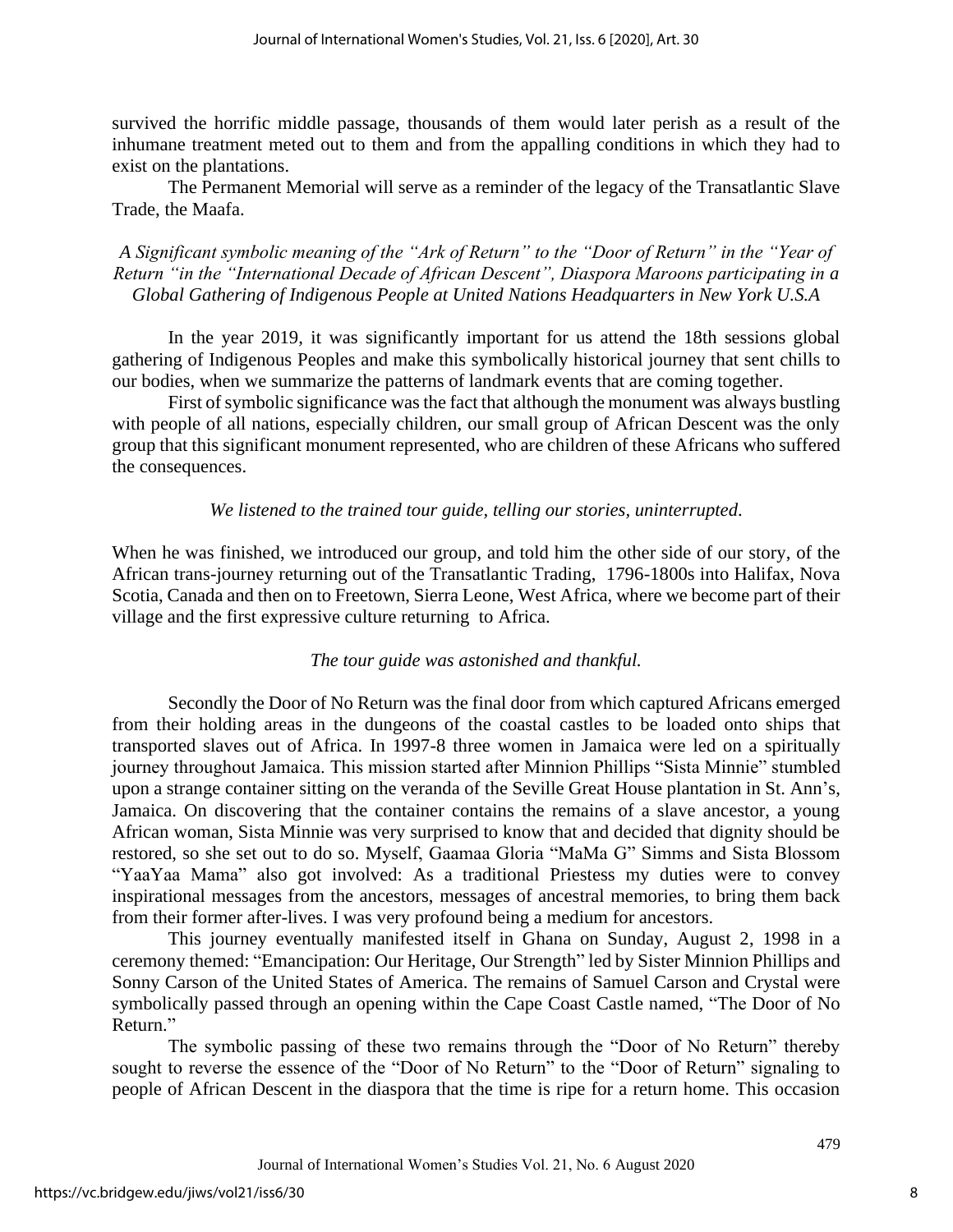marked the beginning and most importantly the significance of Black Emancipation. Last year in 2019, the Ghanaian President, on a three-day working mission visit to Jamaica, invited Africans in Jamaica to return home, as Ghana is our home.

The years 2015-2025 mark the International Decade of African Descent. This was the event that unveiled the "Ark of Return" monument in a public forum entitled "Remember Slavery" hosted at United Nation Headquarters on the 19th October 2015 in partnership with the Permanent Mission of Jamaica and Trinidad and Tobago to the United Nations. The film featuring "Queen Nanny Legendary Maroon Chieftainess" was screened. I attended, as I represented Queen Nanny in the film. Four years later, I returned with our Indigenous Peoples Maroon contingent. And where do we go next? In 2021 the Maroon Women Chambers of Cooperation will host a Maroon Gathering in Dominica, to rally Maroons of the Diaspora to come together so that we can address issues such as sovereignty and self-determination, sustainable development and entrepreneurship.

# *This is the beginning of the way forward.*

*Let us command the reparation of the damage that was done. Let us demand the restoration of our dignity and integrity as a sovereign noble people and by so doing we will bring beauty to the whole of the human race.*



The Maroon Contingent to the U.N. from left to right: Her Excellency the Hon. Fidelia Graand-Galon of the Okanis/Ndjuka Tribe in Suriname; Lisa Atwater, Merkin Maroon, Trinidad and Tobago; Phil Phixico, Phil "Pompey" Fixico, Seminole Maroon Descendant, USA; Chief Akilah Jaramogi, Merikin Maroon; Gaamaa Gloria "MaMa G" Simms, Paramount Queen of Maroons in Jamaica.